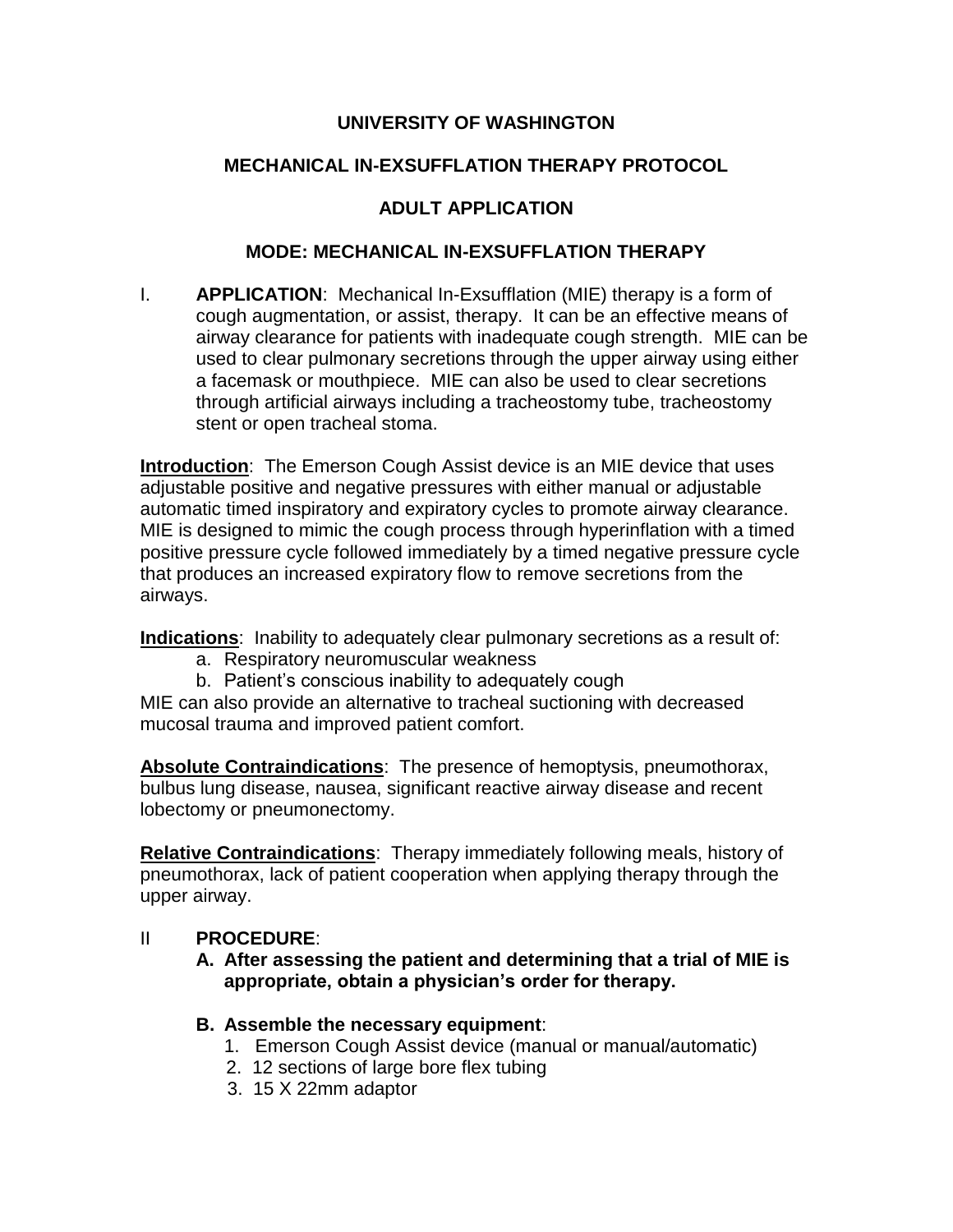- 4. high flow micro filter
- 5. air cushion facemask or mouthpiece

# **C. MIE Breathing Circuit Assembly**:

- 1. Connect the micro filter to the machine outlet in the lower right corner below the control panel.
- 2. Connect the large bore corrugated tubing circuit to the filter.
- 3. Place a 15 X 22mm adaptor on the opposite end of the large bore corrugated tubing circuit. The 15 X 22mm adaptor can be connected directly to the inner cannula barrel of a tracheostomy tube, or to an inline suction catheter to clear secretions in patients with artificial airways.
- 4. An air cushion facemask can be connected to the 15 X 22mm adaptor and used to clear pulmonary secretions through the upper airway.

Note: The air cushion facemask must be firmly inflated when applying the mask during therapy to maintain an adequate face seal without traumatizing the bridge of the patient's nose.

5. If the patient is able to maintain an adequate mouth seal with therapy, a mouthpiece may be used in place of the facemask.

## **D. Mechanical In-Exsufflation Initial Pressure Settings Procedure**:

- 1. Introduce the therapy and the procedure to the patient.
- 2. Turn the main power switch (located in the lower left below the control panel) on and move the manual/automatic switch (located in the upper left on the control panel) to the manual position.
- 3. Set the initial exsufflation pressure by occluding the end of the circuit and, while holding the manual control switch in the exhalation position, turn the pressure knob (located below the manual control switch) clockwise while watching the pressure gauge to obtain the desired pressure.

**Note**: Initial insufflation pressures can usually be started at 25-35 centimeters of water pressure, (cwp) for pediatric and adult patients.

- 4. The insufflation pressure is set by turning the inhale pressure knob (located to the right of the manual control switch) clockwise while holding the manual control switch in the inhale position, again with the circuit occluded.
- 5. Always set the exsufflation pressure before the insufflation pressure. Check both pressures after making the initial settings by toggling the manual control switch to insure that both settings are accurate.

 **Note**: The exsufflation pressure can be the same as the Insufflation pressure, but is usually set 5-10 cwp higher.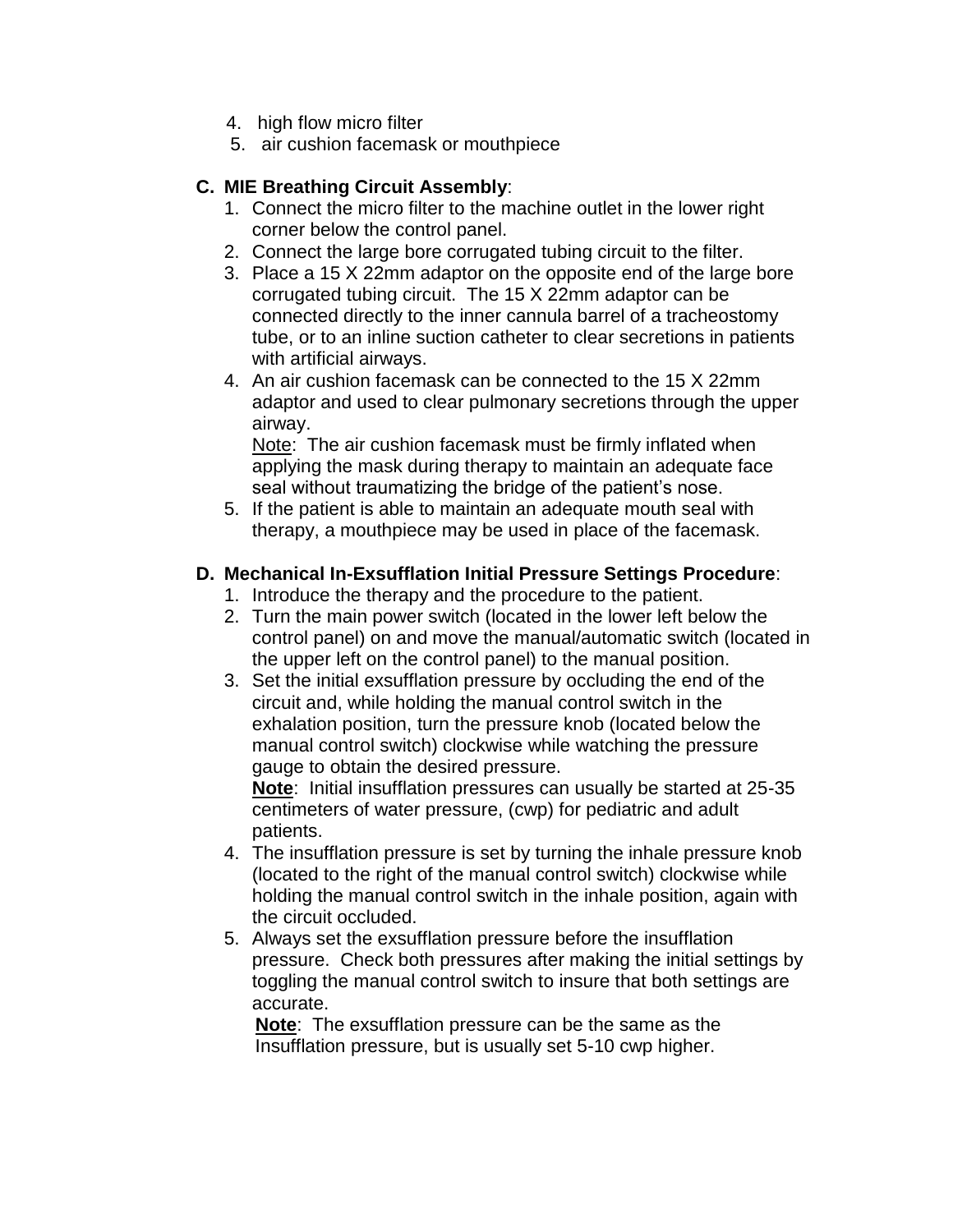### **E**: **Administering Mechanical In-Exsufflation Through The Upper Airway**:

 Assisted cough therapy through the upper airway can be done using either a mouthpiece or air cushion facemask. Maintaining an adequate seal with either interface is necessary to produce effective therapy. In-exsufflation therapy through the upper airway is only effective when bulbar dysfunction does not cause significant glottic obstruction to peak inspiratory and expiratory air-flow.

- 1. A thorough introduction to this therapy with clear instruction by the caregiver and the cooperation of the patient is necessary for success.
- 2. To produce effective therapy, the caregiver must coach the patient to maintain a patent airway throughout the entire in-exsufflation cycle.
- 3. If the patient can produce a "Huff Cough" maneuver, (maintain an open glottis), during the exsufflation cycle, they will allow enough expiratory flow to adequately clear their secretions.
- 4. It is usually best to manually control the in-exsufflation cycle while coaching the patient in order to coordinate the process.
- 5. A verbal command should consist of, "Inhale, one thousand one and cough, one thousand one, one thousand two…..", while manually controlling the inspiratory and expiratory pressure time cycle.
- 6. Cough cycles can be done individually or in series and pressures are adjusted according to the format described in section D 2 per patient comfort.
- 7. Insufflation time should be 2-3 seconds followed by an exsufflation time of 2-3 seconds. In-exsufflation cycles can be repeated in series of 5-6 cycles, or with a pause time of 2-4 seconds between cycles.
- 8. Cycles can be administered either manually or in automatic mode with preset cycle times.
- 9. Quad cough maneuvers can also be administered in conjunction with exsufflation maneuvers to help promote airway clearance.
- 10.Hyperinflation breaths using inspiratory pressure cycles with 3 second breath-holds can be used to reduce the potential of atelectasis with in-exsufflation therapy. Insufflation pressures of greater than 45-50 cwp are recommended to produce sufficient hyperinflation.
- 11.If the patient is not able to maintain an open glottis due to either significant bulbar muscle paralysis, or an inability to follow commands, this therapy will have limited effectiveness if insufficient insufflation and exsufflation flows cannot be produced.
- 12.A clearing of secretions on repeated therapy, clearing breath sounds, improved oximetry, and patient feedback should be used to determine effectiveness and end of therapy.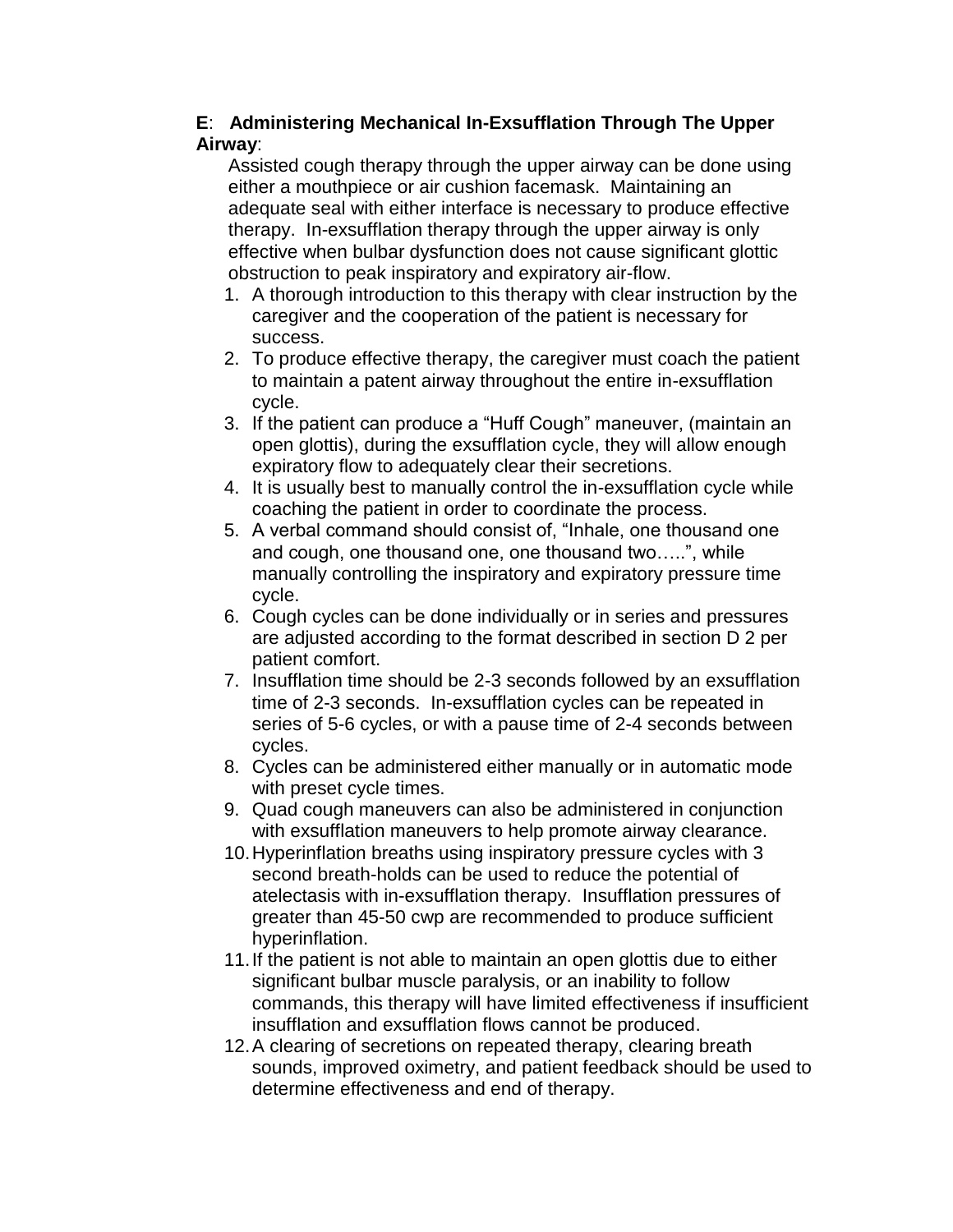# **F: Administering Mechanical In-Exsufflation Therapy Through An Artificial Airway**:

 MIE can be used to support airway clearance for tracheostomy patients with improved comfort as compared to tracheal catheter suctioning. MIE may also decrease the frequency of airway clearance therapy through the improved clearance of distal airway secretions. MIE may also decrease the potential for stimulating secretion production as a result of irritation to the tracheal mucosa associated with tracheal suctioning.

- 1. Provide the patient with an initial introduction and instruction in how MIE therapy is used to clear airway secretions. Although the patient should find MIE to be more comfortable compared to tracheal suctioning, they may need initial reassurance that while the therapy may produce a strange sensation, it will not harm them.
- 2. If the patient is not mechanically ventilated, place the 15 X 22mm adapter over the inner cannula barrel of the tracheostomy tube and move the control arm, (toggle switch), on the In-Exsufflator device to the inhale position and hold for 2-3 seconds followed by a rapid switch to the exhale position and hold for 2-3 seconds.
- 3. At the end of 2-3 seconds, remove the 15 X 22mm adapter by rotating it clockwise so as not to remove the inner cannula exsufflation pressure must be maintained while removing the adapter in order to clear the secretions from the tracheostomy tube. Note: Timing of the manual insufflation and exsufflation cycles is Easily done by counting, (one thousand one, one thousand two….)
- 4. In-Exsufflation maneuvers can be done either as a single cycle, but are usually most effective when done in multiple cycles to clear secretions.
- 5. Hyperinflation/oxygenation therapy can be done in between cycles of in-exsufflation therapy using an AMBU bag. **Note**: Supplemental oxygen should not be bled into the inexsufflation circuit. The fan motor is not insulated and oxygen supplemental oxygen passing through the fan system during the exsufflation phase is a potential fire hazard.
- 6. In-exsufflation pressures will often need to be increased in order to produce adequate airway clearance. If after several in-exsufflation cycles airway clearance has not been achieved as determined by auscultation and chest palpation, increase both the insufflation and exsufflation pressures by 5-10 cwp, per patient comfort, as described in section D 2, and trial the therapy again.
- 7. It is best to increase pressures at the same time and by the same amount in order to achieve adequate airway clearance. **Note**: Titrating inhalation pressures up to 60 CWP and exhalation pressures up to 70 CWP, per patient comfort, may be necessary in